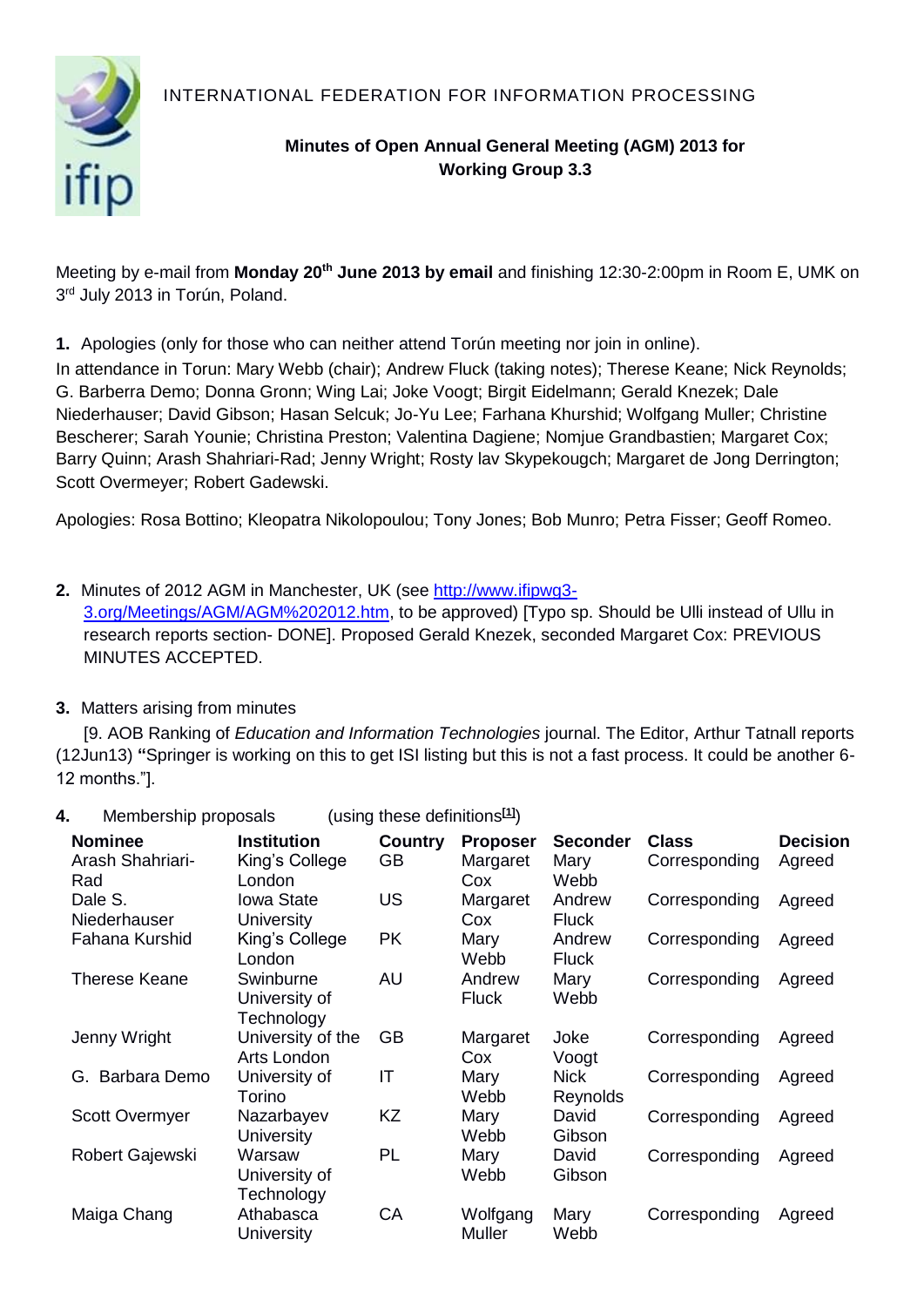| Sarah Younie                                                                                                                                                                                       | De Montfort<br>University                       | GB        | Christina<br>Preston    | Margaret<br>Cox        | Member    | Approved                   |
|----------------------------------------------------------------------------------------------------------------------------------------------------------------------------------------------------|-------------------------------------------------|-----------|-------------------------|------------------------|-----------|----------------------------|
| Bergit Eickelmann                                                                                                                                                                                  | <b>Universitat</b><br>Paderborn                 | DE        | Joke<br>Voogt           | David<br>Gibson        | Member    | Approved                   |
| Kwok-Wing Lai                                                                                                                                                                                      | University of<br>Otago                          | <b>NZ</b> | Mary<br>Webb            | Andrew<br><b>Fluck</b> | Member    | Approved                   |
| Andy Brodnik<br>http://www.fri.uni-<br>lj.si/en/andrej-<br>brodnik/default.html<br>[Slovenia<br>representative on<br>TC3; presented at<br>IFIP session in<br>Paris in<br>February and in<br>Torun] | Ljubljana and<br>University of<br>Primorska     | SI        | Mary<br>Webb            | Andrew<br><b>Fluck</b> | Member    | Approved by<br>e-mail vote |
| <b>Barry Quinn</b>                                                                                                                                                                                 | King's College<br>London                        | <b>GB</b> | Margaret<br>Cox         | Christina<br>Preston   | Member    | Approved                   |
| Jonathan San<br>Diego                                                                                                                                                                              | King's College<br>London                        | <b>GB</b> | Margaret<br>Cox         | Christina<br>Preston   | Member    | Approved                   |
| <b>Toshinori Saito</b><br>[the Japanese<br>National<br>Representative to<br>TC3. Has<br>presented papers<br>at Brisbane 2010<br>and here in Torun.<br>He presented in<br>Melbourne in 2001]        | Japan<br>Professional<br>School of<br>Education | <b>JP</b> | <b>Nick</b><br>Reynolds | Mary<br>Webb           | Member    | Approved by<br>e-mail vote |
| Margaret de Jong<br>Derrington                                                                                                                                                                     | King's College<br>London                        | <b>GB</b> | Mary<br>Webb            | Andrew<br><b>Fluck</b> | Intending | Agreed                     |

- **5.** Reports on recent and current WG 3-3 activities [Report from Mary Webb will be provided]
	- a. Status update on JCAL special issue [published February 2013 with three WG3.3 articles + editorial]

Following our WG3.3 Symposium on 'Current and Future Issues in Research into ICT in Education' at WCCE'09 a part special issue of the *Journal of Computer Assisted Learning* (JCAL) was produced and is now published volume 29 (1) 2013. Editors: Mary Webb and Nicholas Reynolds, with an editorial by the editors and the following articles:

- Under which conditions does ICT have a positive effect on teaching and learning? A Call to Action by J. Voogt, G. Knezek, M. Cox, D. Knezek and A. ten Brummelhuis
- On the cusp of change: examining pre-service teachers' beliefs about ICT and envisioning the digital classroom of the future by A. Fluck and T. Dowden
- Changing models for researching pedagogy with information and communications technologies by M. Webb
- Formal to informal learning with IT: research challenges and issues for e-learning by M.J. Cox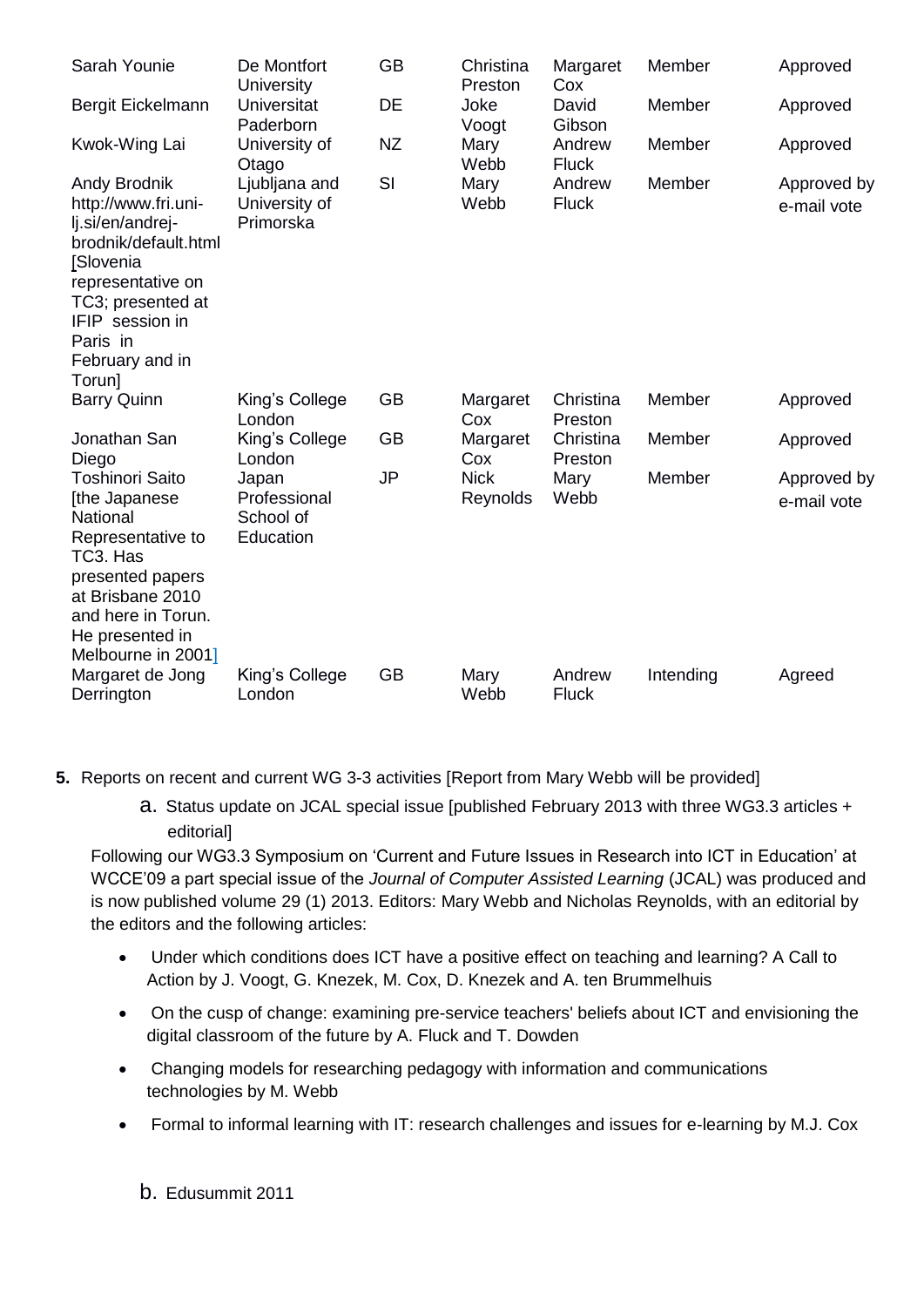Following EDUsummIT 2011 Building a Global Community of Policy-Makers, Educators and Researchers To Move Education into the Digital Age UNESCO Headquarters, Paris 8-10 June 2011 a special issue of JCAL is now in press. The EDUsummIT Summary Report and Call to Action 2011 is available at: [http://edusummit.nl/results2011.](../../../../../../Andrew/Documents/2013/Projects/IFIP%20WG3.3/AGM2013/Traffic/redir.aspx?C=tO3TfXVm9UGLu2PcUxta4tgfrreYQdAIXdVi7hOVgwKnTUJEeqN7pbLb6BO7KblUw5tR8R7CmqA.&URL=http://edusummit.nl/results2011)

#### **Background**

In 2009, 70 leading researchers, policy makers and educators, spanning six continents, gathered in The Hague (The Netherlands) for the first EDUsummIT. Their primary goal was to define action steps following the publication of the International Handbook of IT in Primary and Secondary Education, which resulted in a Call to Action on the Future of IT in Education. Following up on the results of the first EDUsummIT, a second Summit was organized in 2011 at the UNESCO headquarters in Paris. With the theme *"Building a global community of policy-makers, educators and researchers to move education into the digital age*", this Summit gathered over 120 participants from across the world with the goal of establishing a clear view of the role of IT in the 21st century.

Since 2009, the EDUsummIT community has established a growing network of stakeholders that connects research, policy and practice, and has led to numerous journal articles, position papers, conference presentations and white-papers aimed at assisting transformative change in education powered by technology.

Similarly for Edusummit 2013 – IFIP WG 3.3 is just one association of many involved in the programme planning etc. See

[http://www.edusummit.nl/theme-edusummit-2013/edusummit-2013/](../../../../../../Andrew/Documents/2013/Projects/IFIP%20WG3.3/AGM2013/Traffic/redir.aspx?C=tO3TfXVm9UGLu2PcUxta4tgfrreYQdAIXdVi7hOVgwKnTUJEeqN7pbLb6BO7KblUw5tR8R7CmqA.&URL=http://www.edusummit.nl/theme-edusummit-2013/edusummit-2013)

#### EDUsummIT 2011 outcomes

Twining, P., Raffaghelli, J., Albion, P. & Knezek, D. (2013) Moving education into the digital age: the contribution of teachers' professional development. *Journal of Computer Assisted Learning* (online first 5 AUG 2013) DOI: 10.1111/jcal.12031.

full Special issue of JCAL in press

- c. Proposal for discussion establishment of a TC3 Professional Group for a limited period of time in conjunction with other Working Party(ies) to look into the revitalisation of computer science curricula in schools, with associated research implication for assessment in the digital age.
- d. Many papers from the Manchester meeting in 2012 [\[Addressing Educational Challenges: the](http://www.esri.mmu.ac.uk/aecrict/)  role of ICT - [AECRICT 2012\]](http://www.esri.mmu.ac.uk/aecrict/) have been submitted to the *Education and Information Technologies* journal for consideration.
- **6.** Communications [Report from Andrew Fluck]
	- a. website:<http://www.ifipwg3-3.org/> : 1-6 hits per day very few from Canada or Africa.
	- b. Ning: 22 of 81 WG 3.3 members have joined the Ning.
	- c. Online discussions: 44 of 81 members are members of the Yahoo Group supporting our working group e-mail list (and therefore have access to the files and list archives). ALL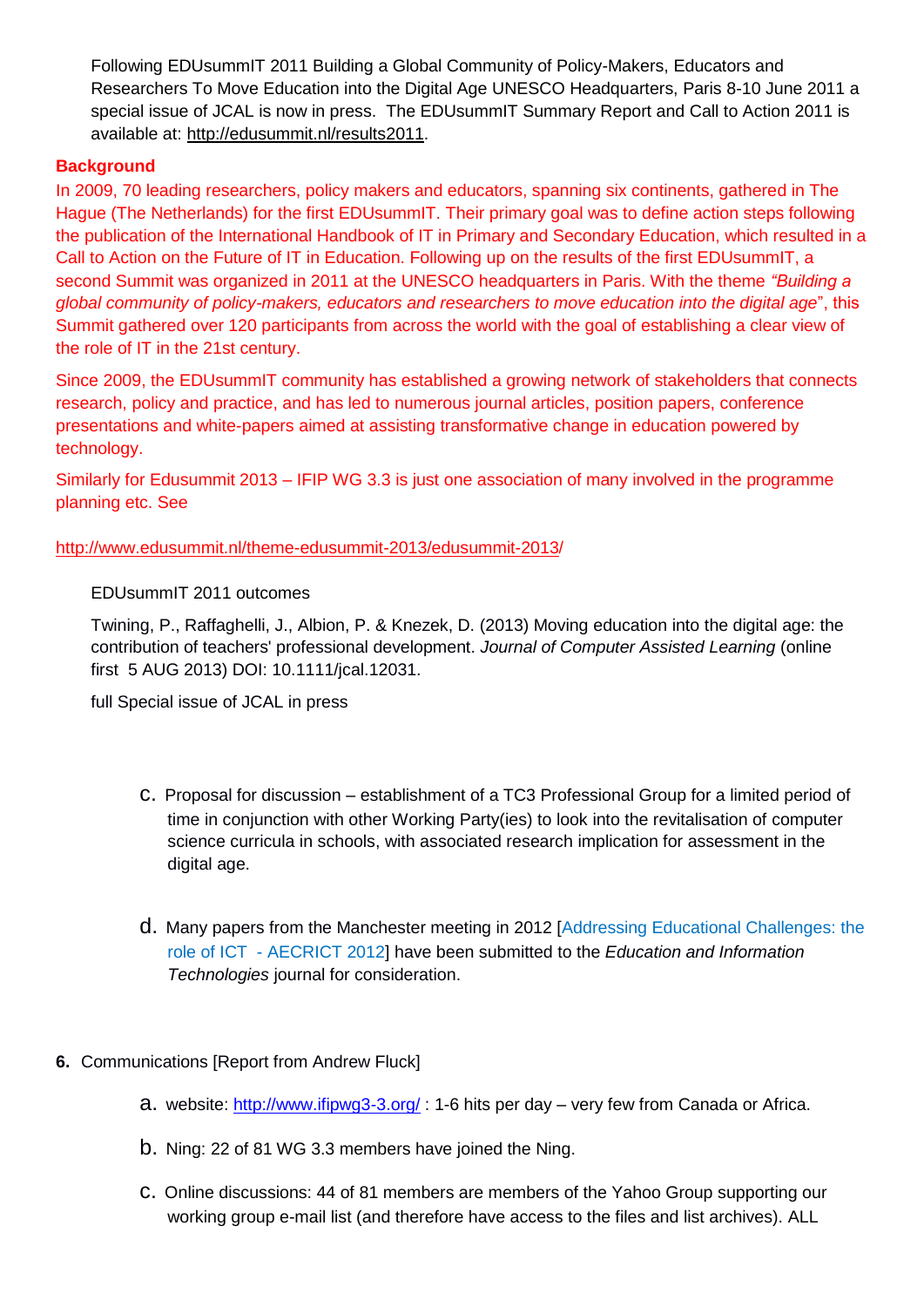members are registered in the e-mail list to participate and receive distributed messages. Traffic is about 5 messages per month with 40+ per month when holding the AGM.

We resolved that a proforma for recent research work to be highlighted on the Working Group website will be circulated to new members upon approval by country representatives. Andrew will also send Joke Voogt the member database and Nick Reynolds e-mail addresses of members not registered with the Ning.

A vote of thanks was extended from the Chair to Andrew Fluck for his work in maintaining the communications infrastructure of the working group.

- **7.** Future activities of WG 3.3
	- a. Edusummit 2013
	- b. WG3.3 at Key Competencies in Informatics and ICT (Keyccs), Potsdam, July 1-4, 2014 Several members expressed their intention to attend and/or review papers.
	- c. Moving forward in 3.3 through joint research between 3.3 members: members to report on how their relevant research work might feed into this 3.3 agenda
	- d. There is a possibility of a joint working conference in Vilnius Lithuania July 2015 (approx 6-8 July). Is this interesting? Who might come? At least 6 members expressed interest in this idea.
	- e. The possibility of meeting at the American Educational Research Association (AERA) in 2015 was raised. The deadline for submissions is 22Jul14 and the conference will be held in Thursday, April 16 - Monday, April 20 in Chicago, Illinois, USA
- **8.** News from IFIP Technical Committee 3 for Education Ideas from this WCCE will be taken forward to the next (it was suggested we have joint sessions with local teachers – which occurred at the end of WCCE'13).
- **9.** Date and location of next AGM We resolved this will be held July 1-4, 2014 in Potsdam with a preliminary discussion by e-mail.
- **10.** AOB

None.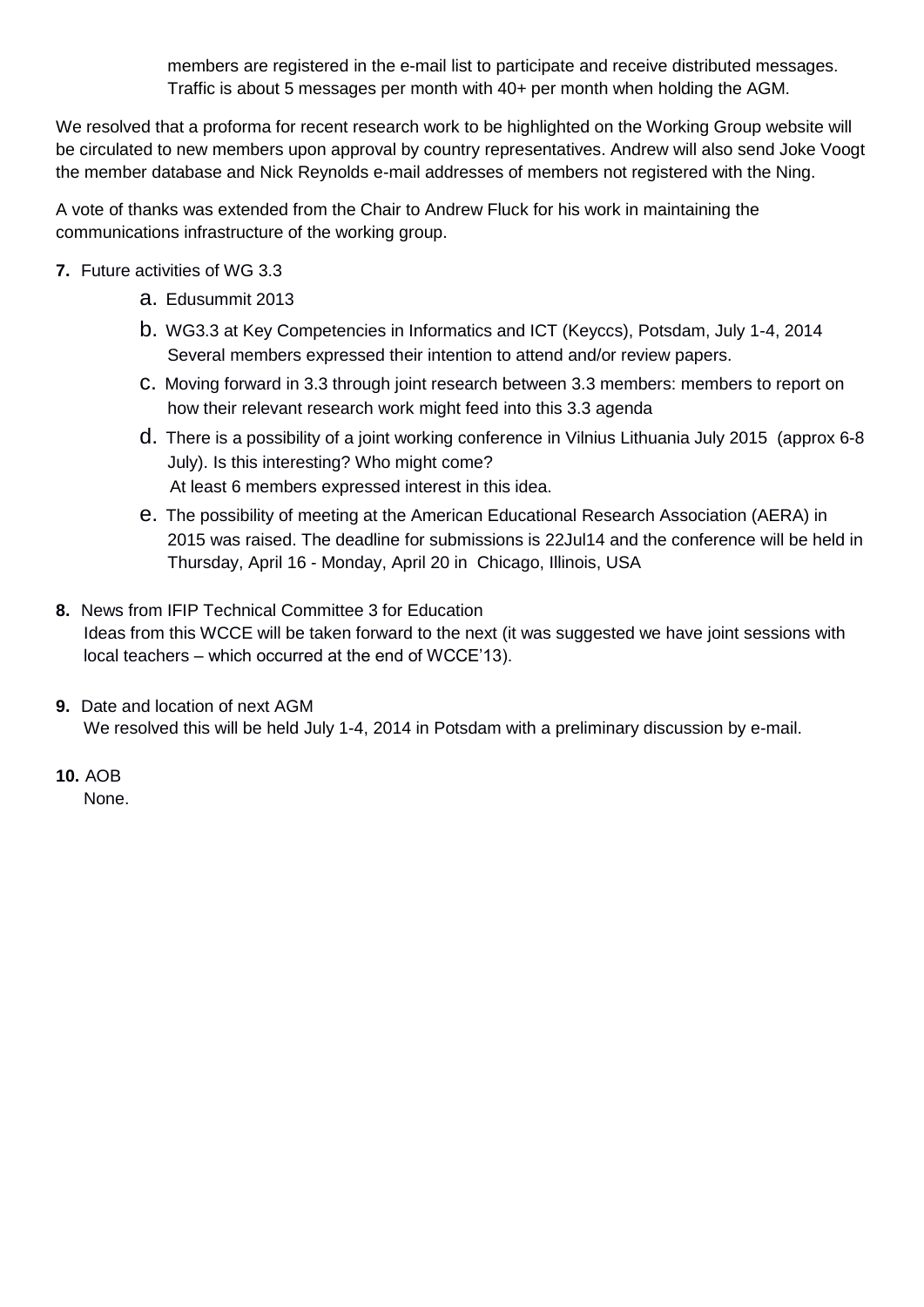### **Messages from members (31 pre-meeting; 8 items post meeting):**

Clark Quinn:

I'm still active in thinking in the space (c.f. two books on mobile in the past couple of years, details at [http://www.designingmlearning.com;](https://owa.utas.edu.au/owa/redir.aspx?C=PVPcJ1o6lkKjMxLrPbUG7AAboGM5S9AI4Y1gj9XkUD0Isd-sZFCCT5wBiJAf41vixJqS6quoAjU.&URL=http%3A%2F%2Fwww.designingmlearning.com) chapters in new and forthcoming handbooks on mobile and edtech), still not in a position to do research (though continue to review as editor of BJET and conference program committee member), or travel when my expenses aren't covered.

### 3.

Rosa Bottino: [Ranking of E&IT journal] I really hope that this can be done. Currently there are a lot of journals in our fields and to have the opportunity to publish in an ISI journal makes the difference.

I proposed to move ETS to ISI many years ago, I will be happy if at the end this result will be reached.

# 5

Following EDUsummIT 2011 Building a Global Community of Policy-Makers, Educators and Researchers To Move Education into the Digital Age UNESCO Headquarters, Paris 8-10 June 2011 a special issue of JCAL is now in press. The EDUsummIT Summary Report and Call to Action 2011 is now available at: [http://edusummit.nl/results2011.](http://edusummit.nl/results2011)

Full details of the EdusummIT 2011 need to be included because it looks like it was an IFIP event which it wasn't. Also I think we need enough details so that other members know what it was about. E.g.

Since 2009, the EDUsummIT community has established a growing network of stakeholders that connects research, policy and practice, and has led to numerous journal articles, position papers, conference presentations and white-papers aimed at assisting transformative change in education powered by technology.

Similarly for Edusummit 2013 – IFIP WG 3.3 is just one association of many involved in the programme planning etc. See

[http://www.edusummit.nl/theme-edusummit-2013/edusummit-2013/](http://www.edusummit.nl/theme-edusummit-2013/edusummit-2013)

Other details, such as the number of WG3-3 at each of the above events would be useful and may be names of people who contributed' e.g. At WCCE2009

5b

Mary Webb: I will update this report prior to submitting to TC3 meeting in Torun – so any further comments please do by responding to this e-mail. Margaret's suggestions (well done for rapid response :-) ) are included below:

I think it would be useful to have the full reference for each of these papers so that people can easily access them on line if they need to, e.g.

Voogt, J., Knezek, G., Cox, M.J., Knezek, D. & Brummelhuis, A. (2013) Under which conditions does ICT have a positive effect on teaching and learning? A Call to Action. JCAL . Volume 29, Issue 1, February 2013, Pages: 4–14,

## And

Cox, M.J (2013 ). Formal to informal learning with IT: research challenges and issues for e-learning. Journal of Computer Assisted Learning. Volume 29, Issue 1, February 2013, Pages: 85–105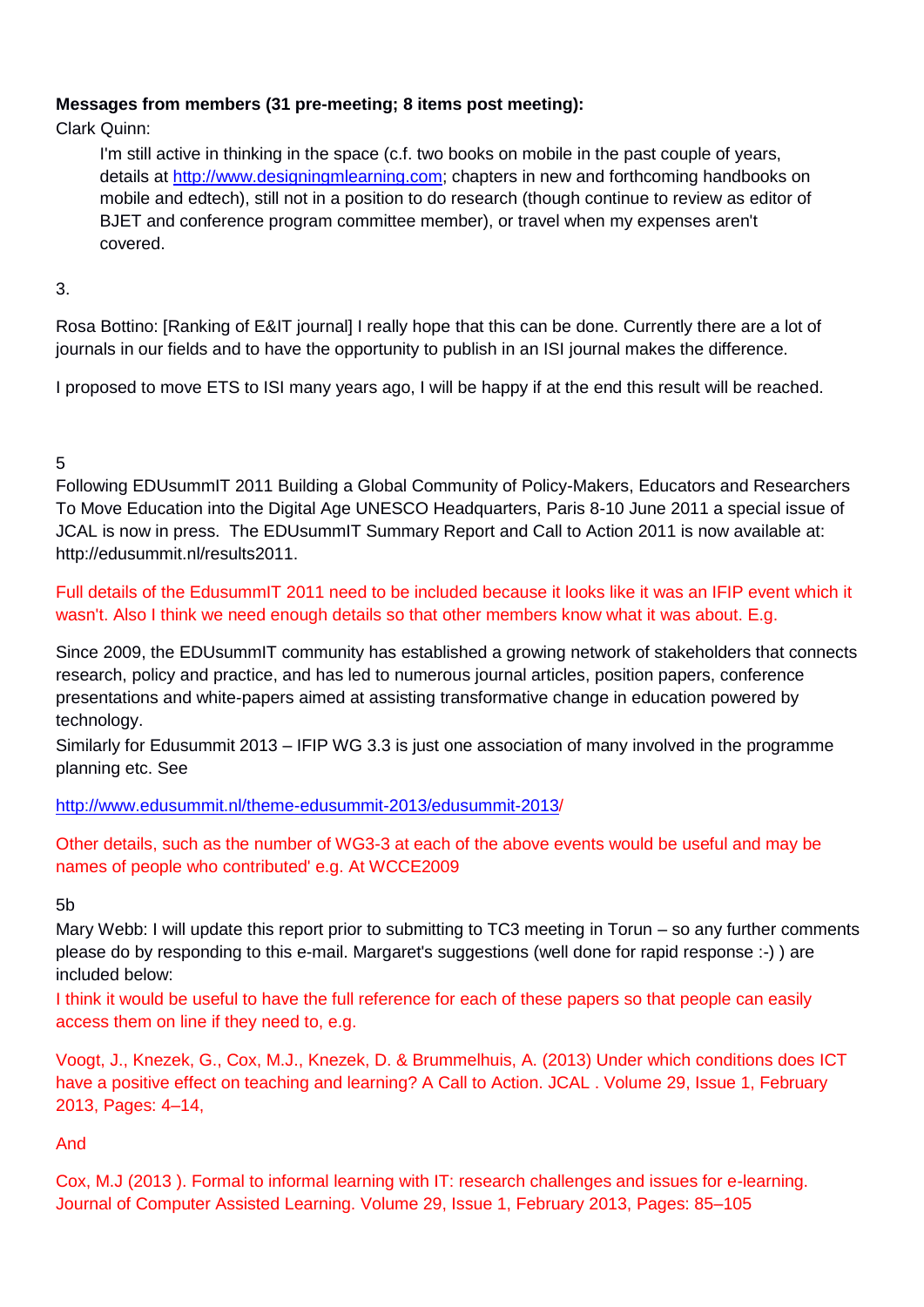5c.

Kleopatra: Regarding curriculum issues and computing in Greece, the official programmes of study (especially for primary and secondary education) are more or less the same as 10 years ago. Currently, I think, there might be some interest from individual researchers rather than the official side [the politicalfinancial situation is somewhat bad, our Minister of Education has changed again, their last interest is research!]

# 6.

Mary Webb: The precise focus of this group is up for discussion as well as whether or not any such group is worthwhile. A discussion was started in Manchester by Nick Reynolds and myself around a vision for curricular in ICT/computer science/computing/Informatics/. The discussion continued at the UNESCO meeting .there will be further discussion in Torun

Margaret Cox: I know it was proposed that we close the Yahoo site and set up a Ning but wouldn't it be better to set up a LinkedIn group instead? This would avoid having too many types of networks/resources and I've never heard of Ning except through our group.

Christina Preston: What about the Educational Communities site?

http://www.educationcommunities.org/welcome.do

Many academics are already in this and Kings will be using this anyway... you could join as part of their research commitment and will not have to pay...

You can read about it here..

http://www.mirandanet.ac.uk/researchexchange/education-communities/

We are very much trying to get many groups together to try to build up evidence in our field and have some influence over policy. Marilyn Leask and I are running workshops and a seminar at Kings on 24th October when you can ask us all about it...

Peter Twining: I agree with Margaret - not another platform please. Linked in Ok, Google Group Ok. I don't use Yahoo groups or Ning and realistically am unlikely to ... I would definitely prefer to stay with one of the internationally established systems such as Linked in or Google Groups. I'll go with what the group decides having expressed my preferences in my previous emails.

David Gibson: I don't have a strong opinion about which kind of social work space to use - the most important thing for my participation is getting "pushed" things to read or do - OR - if I have a responsibility, then being able to use the space to push things to others. I've never used the Linked in space for a group, but that would be fine. Is the goal to have a forum record of who says what? or primarily to have documents that everyone can get to and read?

Ulli Kortenkamp: well, I'm not on LinkedIn and don't intend to do! that. Actually - why do we have to use a social network for our groups communication? What we do most is using the mailing list, and that can be done easily without committing to a social network.

Margaret Cox: Great to hear from you. I am much happier just emailing direct. I only suggested LinkedIn because it is used extensively for professionals. I know some UK companies who only recruit new staff through linkedIn now!

But not having a social network is fine with me. I am not on Facebook because until one of my friends dies I haven't got room for any more and that is in the real world!! I have a bigger social network offline than online!